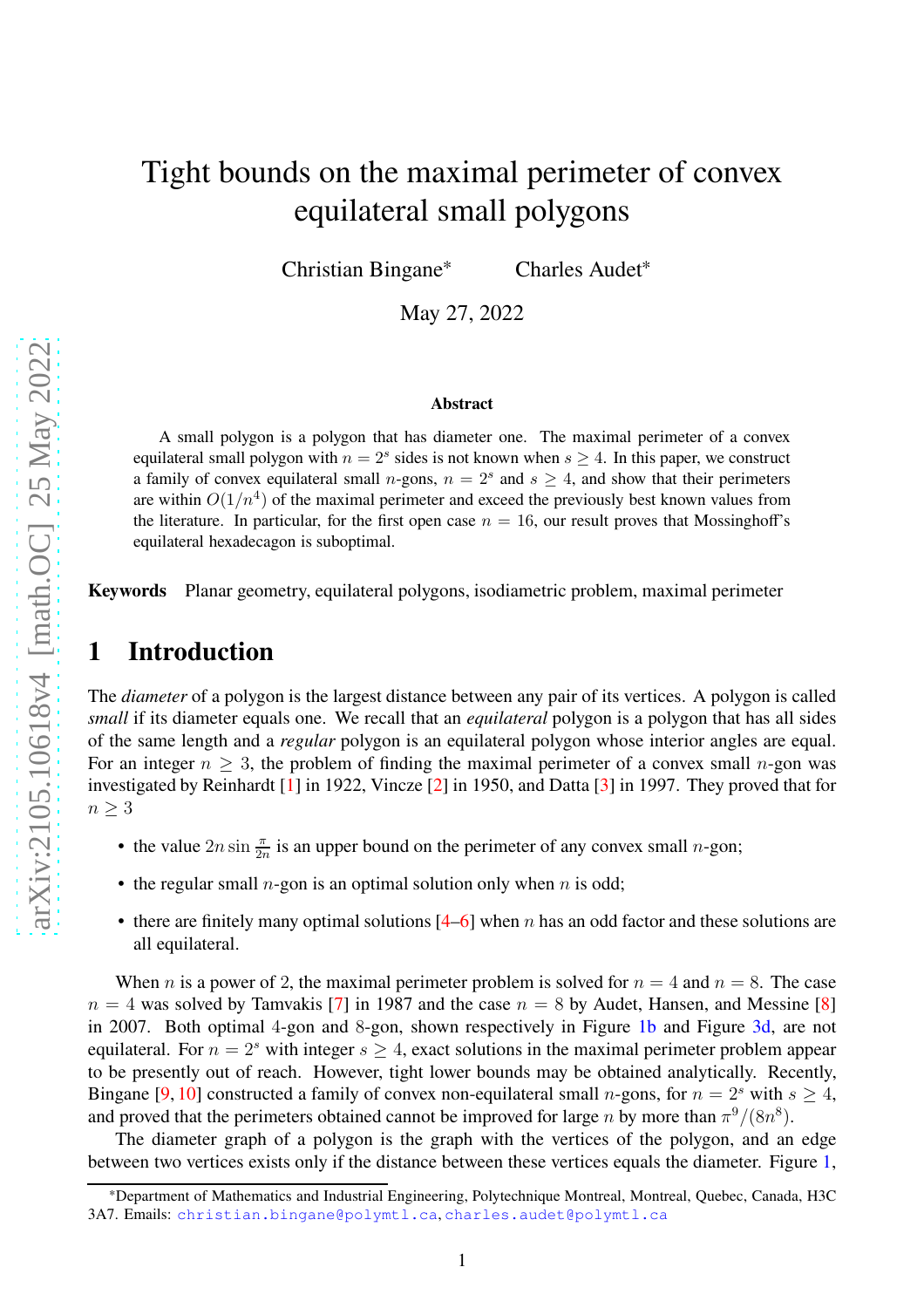Figure [2,](#page-2-1) and Figure [3](#page-2-2) represent diameter graphs of some convex small polygons. The solid lines illustrate pairs of vertices which are unit distance apart. Vincze [\[2\]](#page-8-0) studied the problem of finding the minimal diameter of a convex polygon with unit-length sides. This problem is equivalent to the equilateral case of the maximal perimeter problem. He showed that a necessary condition of a convex equilateral small polygon to have maximal perimeter is that each vertex should have an opposite vertex at a distance equal to the diameter. It is easy to see that for  $n = 4$ , the maximal perimeter of a convex equilateral small 4-gon is only attained by the regular 4-gon. Vincze also described a convex equilateral small 8-gon, shown in Figure [3b,](#page-2-3) with longer perimeter than that of the regular 8-gon. In 2004, Audet, Hansen, Messine, and Perron [\[11\]](#page-8-8) used both geometrical arguments and methods of global optimization to determine the unique convex equilateral small 8-gon with the longest perimeter, illustrated in Figure [3c.](#page-2-4)

For  $n = 2<sup>s</sup>$  with integer  $s \geq 4$ , the equilateral case of the maximal perimeter problem remains unsolved and, as in the general case, exact solutions appear to be presently out of reach. In 2008, Mossinghoff [\[12\]](#page-9-0) constructed a family of convex equilateral small *n*-gons, for  $n = 2<sup>s</sup>$  with  $s \ge 4$ , whose perimeters differ from the upper bound  $2n \sin \frac{\pi}{2n}$  by just  $O(1/n^4)$ . By contrast, the perimeter of a regular small *n*-gon differs by  $O(1/n^2)$  when  $n \geq 4$  is even. In the present paper, we propose tighter lower bounds on the maximal perimeter of convex equilateral small *n*-gons when  $n = 2<sup>s</sup>$  and integer  $s \geq 4$  by a constructive approach. Thus, our main result is the following:

<span id="page-1-2"></span>**Theorem 1.** *Suppose*  $n = 2^s$  *with integer*  $s \geq 4$ *. Let*  $\overline{L}_n := 2n \sin \frac{\pi}{2n}$  *denote an upper bound on the perimeter*  $L(P_n)$  *of a convex small* n-gon  $P_n$ . Let  $M_n$  *denote the convex equilateral small* n-gon *constructed by Mossinghoff [\[12\]](#page-9-0). Then there exists a convex equilateral small* n-gon  $A_n$  *such that* 

$$
\overline{L}_n - L(\mathbf{A}_n) = \frac{\pi^4}{n^4} + O\left(\frac{1}{n^5}\right)
$$

*and*

$$
L(\mathbf{A}_n) - L(\mathbf{M}_n) = \frac{2\pi^4}{n^4} + O\left(\frac{1}{n^5}\right) > 0.
$$

In addition, we show that the resulting polygons for  $n = 32$  and  $n = 64$  are not optimal by providing two convex equilateral small polygons with longer perimeters.

<span id="page-1-1"></span>The remainder of this paper is organized as follows. Section [2](#page-2-5) recalls principal results on the maximal perimeter of convex small polygons. Section  $3$  considers the polygons  $A_n$  and shows that they satisfy Theorem [1.](#page-1-2) Section [4](#page-6-0) shows that the polygons  $A_{32}$  and  $A_{64}$  are not optimal by constructing a 32-gon and a 64-gon with larger perimeters. Concluding remarks are presented in Section [5.](#page-7-1)

<span id="page-1-0"></span>

Figure 1: Two convex small 4-gons  $(P_4, L(P_4))$ : (a) Regular 4-gon; (b) Tamvakis 4-gon [\[7\]](#page-8-4)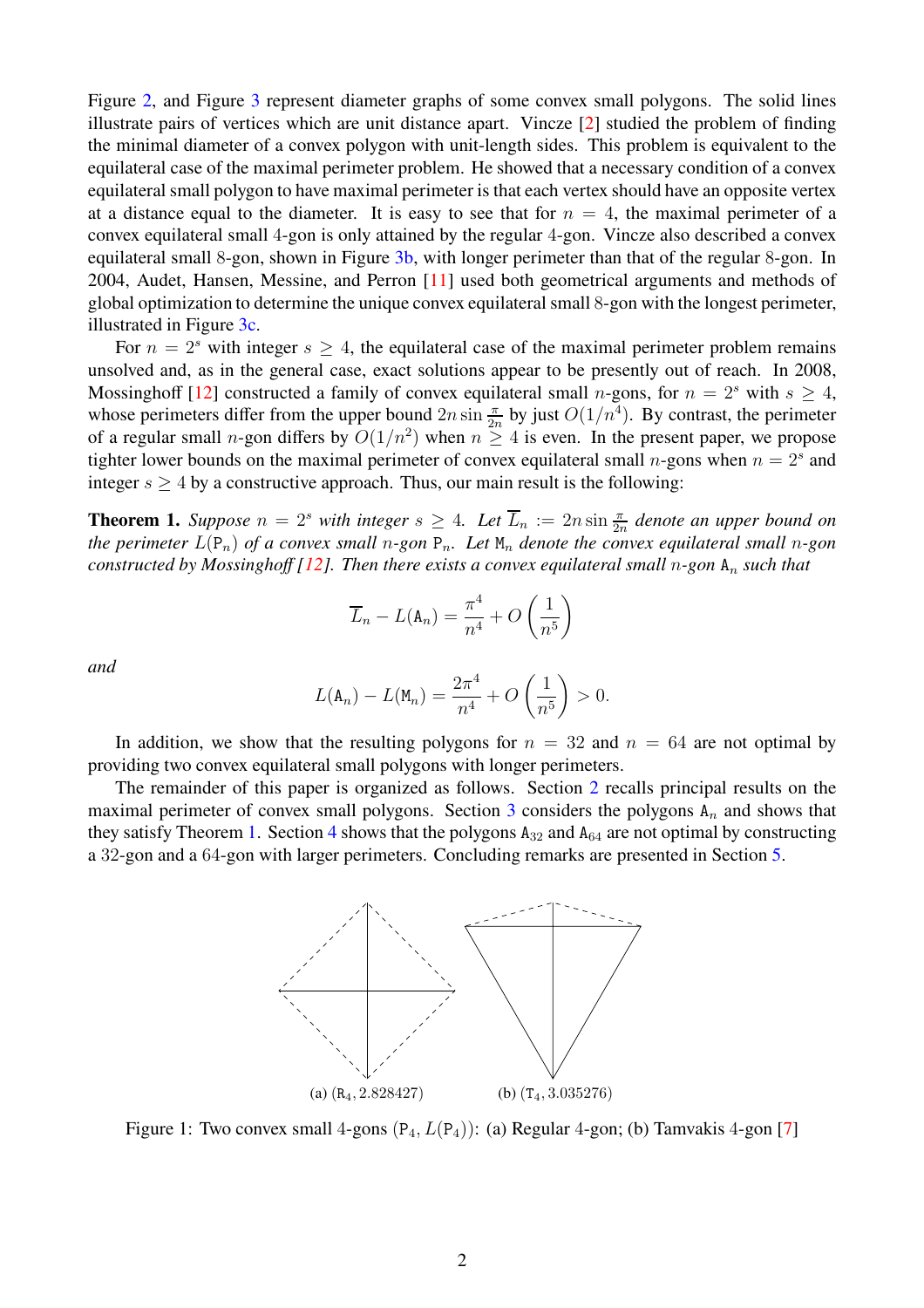<span id="page-2-6"></span><span id="page-2-1"></span>

<span id="page-2-2"></span>Figure 2: Two convex equilateral small 6-gons  $(P_6, L(P_6))$ : (a) Regular 6-gon; (b) Reinhardt 6-gon [\[1\]](#page-7-0)



<span id="page-2-3"></span>Figure 3: Four convex small 8-gons  $(P_8, L(P_8))$ : (a) Regular 8-gon; (b) Vincze 8-gon [\[2\]](#page-8-0); (c) Optimal equilateral 8-gon [\[11\]](#page-8-8); (d) Optimal non-equilateral 8-gon [\[8\]](#page-8-5)

### <span id="page-2-5"></span>**2 Perimeters of convex equilateral small polygons**

Let  $L(P)$  denote the perimeter of a polygon P. For a given integer  $n \geq 3$ , let R<sub>n</sub> denote the regular small  $n$ -gon. We have

<span id="page-2-4"></span><span id="page-2-0"></span>
$$
L(\mathtt{R}_n) = \begin{cases} 2n \sin \frac{\pi}{2n} & \text{if } n \text{ is odd,} \\ n \sin \frac{\pi}{n} & \text{if } n \text{ is even.} \end{cases}
$$

When n has an odd factor m, consider the family of convex equilateral small n-gons constructed as follows:

- 1. Transform the regular small  $m$ -gon  $R_m$  into a Reuleaux  $m$ -gon by replacing each edge by a circle's arc passing through its end vertices and centered at the opposite vertex;
- 2. Add at regular intervals  $n/m 1$  vertices within each arc;
- 3. Take the convex hull of all vertices.

These *n*-gons are denoted  $R_{m,n}$  and  $L(R_{m,n}) = 2n \sin \frac{\pi}{2n}$ . The 6-gon  $R_{3,6}$  is illustrated in Figure [2b.](#page-2-6)

**Theorem 2** (Reinhardt [\[1\]](#page-7-0), Vincze [\[2\]](#page-8-0), Datta [\[3\]](#page-8-1)). *For all*  $n \geq 3$ , let  $L_n^*$ n *denote the maximal perimeter among all convex small* n*-gons,* ℓ ∗  $^*_n$  the maximal perimeter among all equilateral ones, and  $L_n :=$  $2n \sin \frac{\pi}{2n}$ .

- When *n* has an odd factor  $m$ ,  $\ell_n^* = L_n^* = \overline{L}_n$  is achieved by finitely many equilateral *ngons* [\[4](#page-8-2)[–6\]](#page-8-3), including  $\mathbb{R}_{m,n}$ . The optimal n-gon  $\mathbb{R}_{m,n}$  *is unique if* m *is prime and*  $n/m \leq 2$ .
- When  $n = 2^s$  with  $s \geq 2$ ,  $L(\mathbf{R}_n) < L_n^* < \overline{L}_n$ .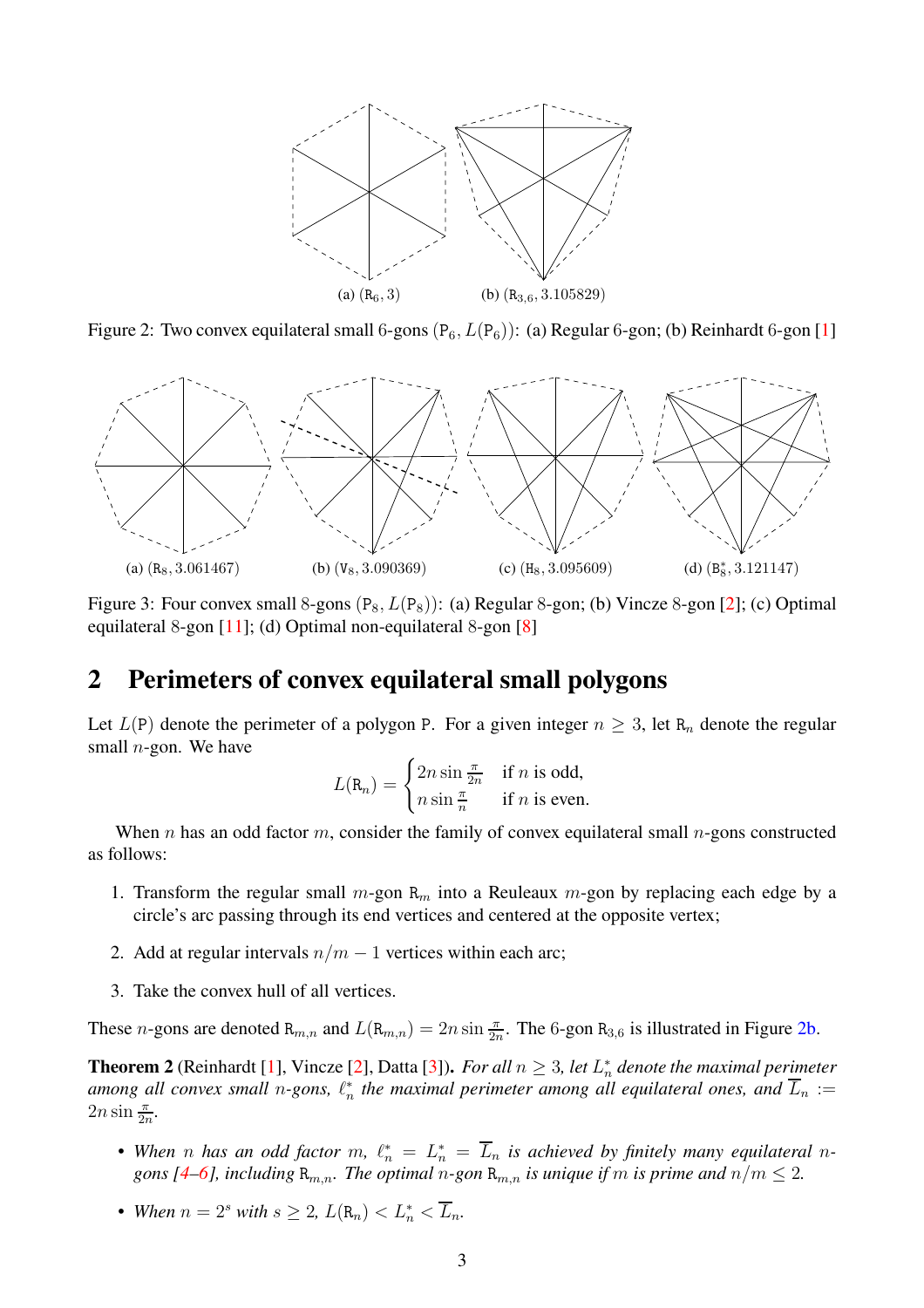<span id="page-3-0"></span>

Figure 4: Mossinghoff polygons  $(M_n, L(M_n))$ : (a) Hexadecagon  $M_{16}$ ; (b) Triacontadigon  $M_{32}$ 

When  $n = 2<sup>s</sup>$ , both  $L_n^*$  $\frac{1}{n}$  and  $\ell_n^*$ \* are only known for  $s \leq 3$ . Tamvakis [\[7\]](#page-8-4) found that  $L_4^* = 2 + \sqrt{6} - \sqrt{2}$ , and this value is only achieved by  $T_4$ , represented in Figure [1b.](#page-1-0) Audet, Hansen, and Messine [\[8\]](#page-8-5) proved that  $L_8^* = 3.121147...$ , and this value is only achieved by  $B_8^*$ <sup>\*</sup><sub>8</sub>, represented in Figure [3d.](#page-2-0) For the equilateral quadrilateral, it is easy to see that  $\ell_4^* = L(\mathbf{R}_4) = 2\sqrt{2}$ . Audet, Hansen, Messine and Perron [\[11\]](#page-8-8) studied the equilateral octagon and determined that  $\ell_8^* = 3.095609... > L(R_8)$  $4\sqrt{2-\sqrt{2}}$ , and this value is only achieved by H<sub>8</sub>, represented in Figure [3c.](#page-2-4) If  $u := \ell_8^*$ 8  $^{2}/64$  denotes the square of the sides length of  $H_8$ , we can show that u is the unique root of the polynomial equation

$$
2u^6 - 18u^5 + 57u^4 - 78u^3 + 46u^2 - 12u + 1 = 0
$$

that belongs to  $(\sin^2(\pi/8), 4\sin^2(\pi/16))$ . Note that the following inequalities are strict:  $\ell_4^* < L_4^*$  and  $\ell_8^* < L_8^*.$ 

For  $n = 2<sup>s</sup>$  with  $s \geq 4$ , exact solutions of the maximal perimeter problem appear to be presently out of reach. However, tight lower bounds may be obtained analytically. Recently, Bingane [\[9,](#page-8-6) [10\]](#page-8-7) proved that, for  $n = 2<sup>s</sup>$  with  $s \ge 4$ ,

$$
L_n^* \ge 2n \sin \frac{\pi}{2n} \cos \left( \frac{1}{2} \arctan \left( \tan \frac{2\pi}{n} \tan \frac{\pi}{n} \right) - \frac{1}{2} \arcsin \left( \frac{\sin(2\pi/n) \sin(\pi/n)}{\sqrt{4 \sin^2(\pi/n) + \cos(4\pi/n)}} \right) \right),
$$

which implies

$$
\overline{L}_n - L_n^* \le \frac{\pi^9}{8n^8} + O\left(\frac{1}{n^{10}}\right).
$$

On the other hand, Mossinghoff [\[12\]](#page-9-0) constructed a family of convex equilateral small n-gons  $M_n$ , illustrated in Figure [4,](#page-3-0) such that

$$
\overline{L}_n - L(\mathbf{M}_n) = \frac{3\pi^4}{n^4} + O\left(\frac{1}{n^5}\right)
$$

and

$$
L(\mathsf{M}_n) - L(\mathsf{R}_n) = \frac{\pi^3}{8n^2} + O\left(\frac{1}{n^4}\right) > 0
$$

for  $n = 2<sup>s</sup>$  with  $s \ge 4$ . The next section proposes tighter lower bounds for  $\ell_n^*$  $\frac{*}{n}$ .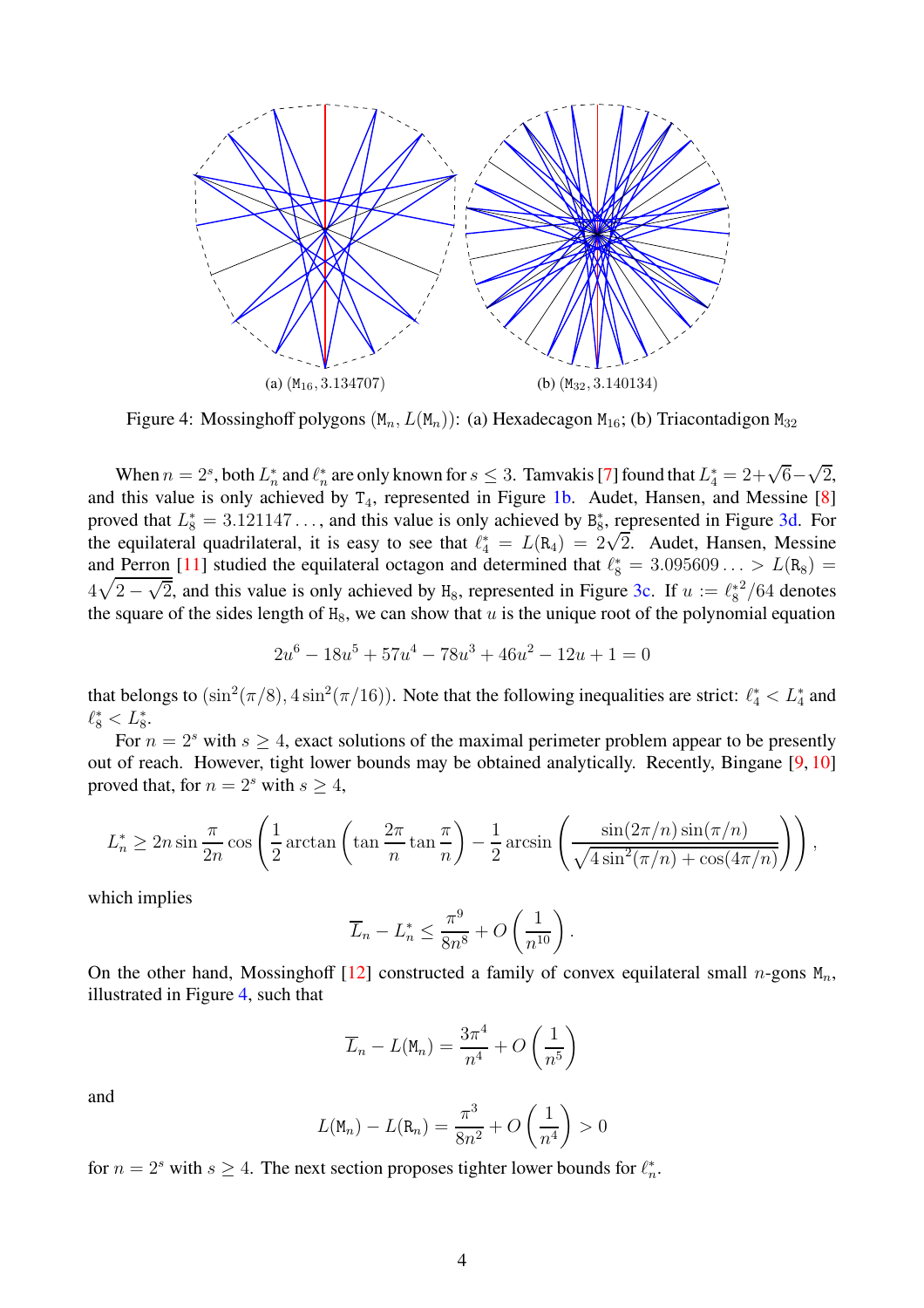# <span id="page-4-0"></span>**3 Proof of Theorem [1](#page-1-2)**

Cartesian coordinates are used to describe an n-gon  $P_n$ : a vertex  $v_i$ ,  $i = 0, 1, ..., n-1$ , is positioned at abscissa  $x_i$  and ordinate  $y_i$ . Sums or differences of the indices of the coordinates are taken modulo n. Placing the vertex  $v_0$  at the origin, we set  $x_0 = y_0 = 0$ . We also assume that the n-gon  $P_n$  is in the half-plane  $y \ge 0$  and the vertices  $v_i$ ,  $i = 1, 2, ..., n - 1$ , are arranged in a counterclockwise order as illustrated in Figure [5,](#page-4-1) i.e.,  $x_i y_{i+1} \geq y_i x_{i+1}$  for all  $i = 1, 2, \ldots, n - 2$ .

The n-gon P<sub>n</sub> is small if  $\max_{i,j} ||v_i - v_j|| = 1$ . It is equilateral if  $||v_i - v_{i-1}|| = c$  for all  $i = 1, 2, \dots, n$ . Imposing that the determinants of the  $2 \times 2$  matrices satisfy

$$
\sigma_i := \begin{vmatrix} x_i - x_{i-1} & x_{i+1} - x_{i-1} \\ y_i - y_{i-1} & y_{i+1} - y_{i-1} \end{vmatrix} \ge 0
$$

<span id="page-4-1"></span>for all  $i = 1, 2, \ldots, n - 1$  ensures the convexity of the *n*-gon.



Figure 5: Definition of variables: Case of  $n = 8$  vertices

For any  $n = 2<sup>s</sup>$  where  $s \ge 4$  is an integer, we introduce a convex equilateral small n-gon called  $A_n$ and constructed as follows. Its diameter graph has the edge  $v_0 - v_{\frac{n}{2}}$  as axis of symmetry and can be described by the  $(3n/8 - 1)$ -length half-path  $v_0 - v_{\frac{n}{2}-1} - \ldots - v_{\frac{3n}{4}+1} - v_{\frac{n}{4}}$  and the pendant edges  $v_0 - v_{\frac{n}{2}}$ ,  $v_{4k-1} - v_{4k-1+\frac{n}{2}}$ ,  $k = 1, 2, ..., n/8$ . The polygons  $A_{16}$  and  $A_{32}$  are shown in Figure [6.](#page-4-2) They are symmetrical with respect to the vertical diameter.

<span id="page-4-2"></span>

Figure 6: Polygons  $(A_n, L(A_n))$  defined in Theorem [1:](#page-1-2) (a) Hexadecagon  $A_{16}$ ; (b) Triacontadigon  $A_{32}$ 

Place the vertex  $v_{\frac{n}{2}}$  at  $(0, 1)$  in the plane. Let  $t = \angle v_{\frac{n}{2}}v_0v_{\frac{n}{2}-1} \in (0, \pi/n)$ . This implies that the sides length of  $A_n$  is  $2\sin(t/2)$ . Since  $A_n$  is equilateral and symmetric, we have from the half-path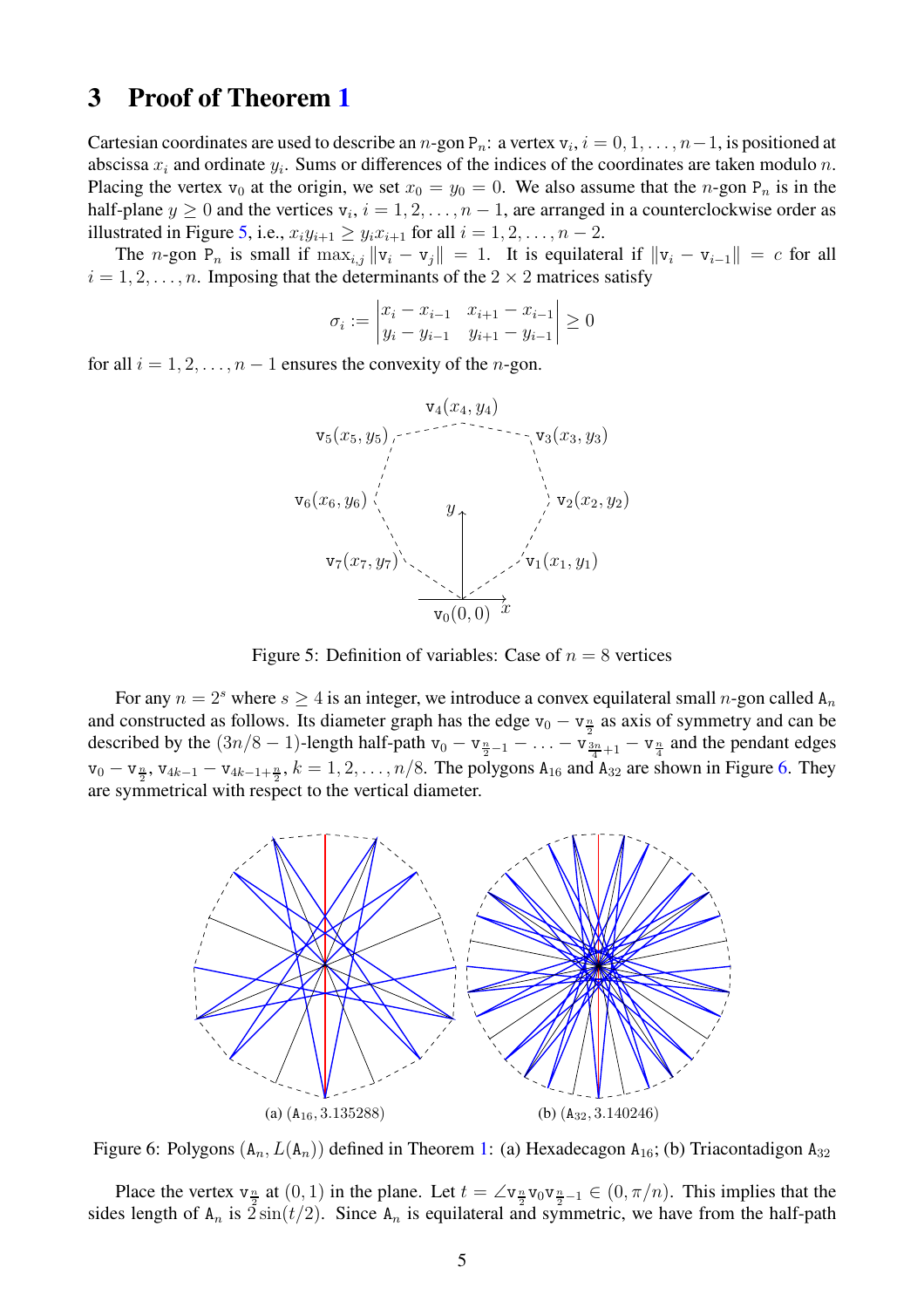$v_0 - \ldots - v_{\frac{n}{4}},$ 

$$
x_{\frac{3n}{4}+1} = \sin t - \sum_{k=1}^{n/8-1} (-1)^{k-1} (\sin(4k-1)t - \sin 4kt + \sin(4k+1)t)
$$
  
\n
$$
= \sin t - \frac{(2 \cos t - 1)(\sin 2t + \sin(n/2 - 2)t)}{2 \cos 2t} = -x_{\frac{n}{4}-1},
$$
  
\n
$$
x_{\frac{n}{4}} = x_{\frac{3n}{4}+1} + \sin(n/2 - 1)t = -x_{\frac{3n}{4}},
$$
  
\n
$$
y_{\frac{3n}{4}+1} = \cos t - \sum_{k=1}^{n/8-1} (-1)^{k-1} (\cos(4k-1)t - \cos 4kt + \cos(4k+1)t)
$$
  
\n
$$
= \cos t - \frac{(2 \cos t - 1)(\cos 2t + \cos(n/2 - 2)t)}{2 \cos 2t} = y_{\frac{n}{4}-1},
$$
  
\n
$$
y_{\frac{n}{4}} = y_{\frac{3n}{4}+1} + \cos(n/2 - 1)t = y_{\frac{3n}{4}}.
$$

Finally, the angle t is chosen so that  $\|\mathbf{v}_{\frac{3n}{4}+1} - \mathbf{v}_{\frac{3n}{4}}\| = 2\sin(t/2)$ , i.e.,

$$
(2x_{\frac{3n}{4}+1} + \sin(n/2 - 1)t)^2 + \cos^2(n/2 - 1)t = 4\sin^2(t/2).
$$

An asymptotic analysis produces that, for large n, this equation has a solution  $t_0(n)$  satisfying

$$
t_0(n) = \frac{\pi}{n} - \frac{\pi^4}{n^5} + \frac{\pi^5}{n^6} - \frac{11\pi^6}{6n^7} + \frac{35\pi^7}{12n^8} + O\left(\frac{1}{n^9}\right).
$$

By setting  $t = t_0(n)$ , the perimeter of  $A_n$  is

$$
L(\mathbf{A}_n) = 2n \sin \frac{t_0(n)}{2} = 2n \sin \left(\frac{\pi}{2n} - \frac{\pi^4}{2n^5} + O\left(\frac{1}{n^6}\right)\right)
$$
  
=  $\pi - \frac{\pi^3}{24n^2} + \left(\frac{\pi^5}{1920} - \pi^4\right) \frac{1}{n^4} + \frac{\pi^5}{n^5} - \left(\frac{\pi^7}{322560} + \frac{41\pi^6}{24}\right) \frac{1}{n^6} + O\left(\frac{1}{n^7}\right)$ 

and

$$
\overline{L}_n - L(\mathbf{A}_n) = \frac{\pi^4}{n^4} - \frac{\pi^5}{n^5} + O\left(\frac{1}{n^6}\right).
$$

Since the polygon  $M_n$  proposed by Mossinghoff [\[12\]](#page-9-0) satisfies

$$
L(\mathsf{M}_n) = \pi - \frac{\pi^3}{24n^2} + \left(\frac{\pi^5}{1920} - 3\pi^4\right) \frac{1}{n^4} + \frac{9\pi^5}{n^5} - \left(\frac{\pi^7}{322560} + \frac{9\pi^6}{8}\right) \frac{1}{n^6} + O\left(\frac{1}{n^7}\right),
$$

it follows that

$$
L(\mathbf{A}_n) - L(\mathbf{M}_n) = \frac{2\pi^4}{n^4} - \frac{8\pi^5}{n^5} - \frac{7\pi^6}{12n^6} + O\left(\frac{1}{n^7}\right).
$$

To verify that  $A_n$  is small, we calculate

$$
\|\mathbf{v}_{\frac{n}{4}} - \mathbf{v}_{\frac{3n}{4}}\| = 2x_{\frac{n}{4}} = 1 - \frac{\pi^3}{n^3} - \frac{7\pi^5}{4n^5} + O\left(\frac{1}{n^7}\right) < 1.
$$

To test that  $A_n$  is convex, we compute

$$
\sigma_{\frac{n}{4}} = \frac{2\pi^3}{n^3} - \frac{\pi^4}{n^4} + O\left(\frac{1}{n^5}\right) > 0.
$$

This completes the proof of Theorem [1.](#page-1-2)

 $\Box$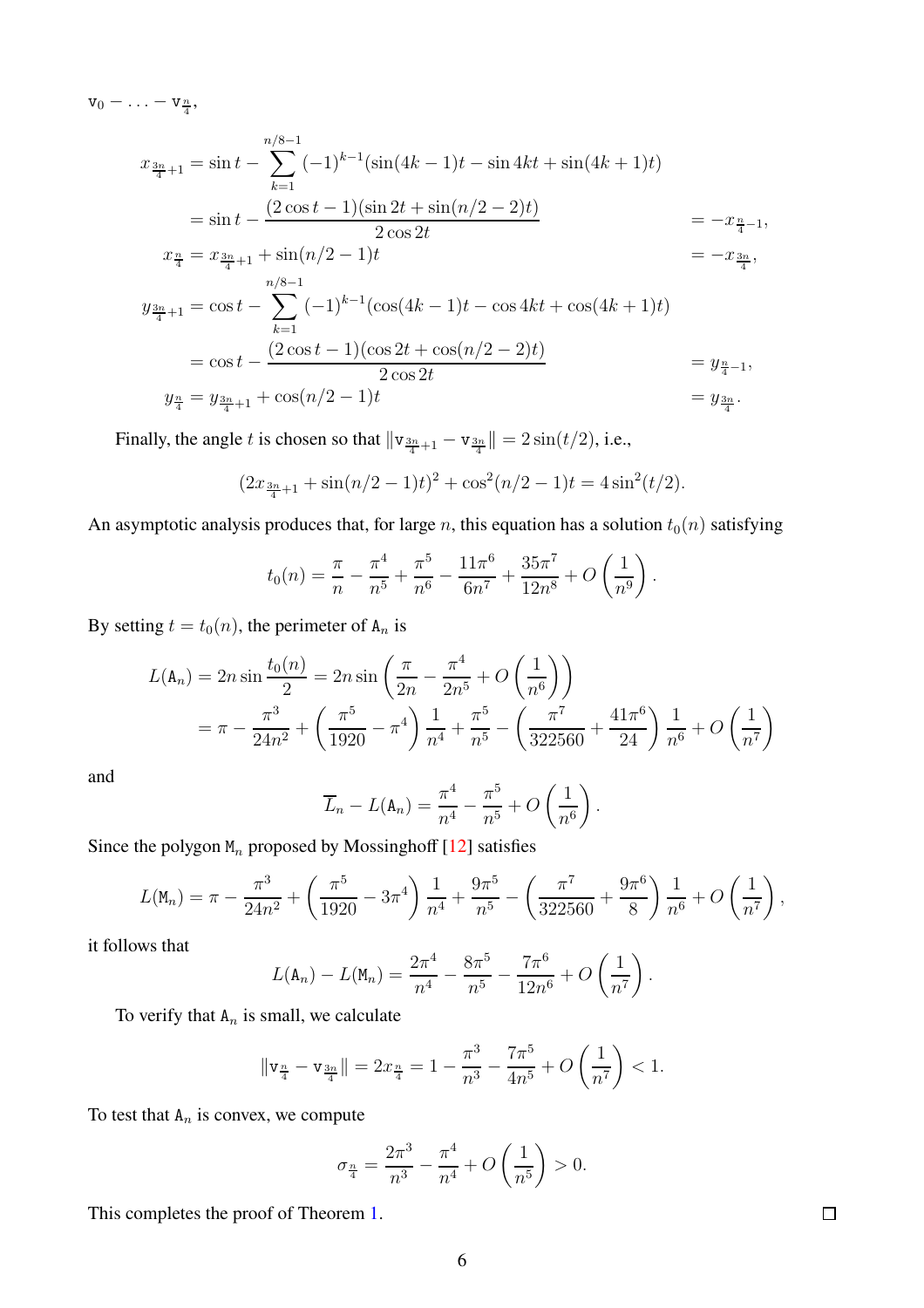All polygons presented in this work and in [\[13,](#page-9-1)[14\]](#page-9-2) were implemented as a package: OPTIGON [\[15\]](#page-9-3), which is freely available on GitHub. In OPTIGON, we provide Julia and MATLAB functions that give the coordinates of the vertices. One can also find an algorithm developed in [\[16\]](#page-9-4) to find an estimate of the maximal area of a small n-gon when  $n > 6$  is even.

<span id="page-6-1"></span>Table [1](#page-6-1) shows the perimeters of  $A_n$ , along with the upper bounds  $\overline{L}_n$ , the perimeters of the regular polygons R<sub>n</sub> and Mossinghoff polygons M<sub>n</sub>. When  $n = 2<sup>s</sup>$  and  $s \ge 4$ , A<sub>n</sub> provides a tighter lower bound on the maximal perimeter  $\ell_n^*$  compared to the best prior convex equilateral small n-gon  $M_n$ . As bound on the maximal permitter  $\ell_n$  compared to the best prior convex equinateral small  $h$ -gon  $n_n$ . As<br>n increases, it is not surprising that the fraction  $\frac{L(\mathbf{A}_n) - L(\mathbf{M}_n)}{\overline{L}_n - L(\mathbf{M}_n)}$  of the length of the containing  $L(A_n)$  approaches  $\frac{2}{3}$  since  $L(A_n) - L(M_n) \sim \frac{2\pi^4}{n^4}$  and  $\overline{L}_n - L(M_n) \sim \frac{3\pi^4}{n^4}$  for large n.

Table 1: Perimeters of  $A_n$ 

| $\boldsymbol{n}$ | $L(R_n)$     | $L(M_n)$     | $L(A_n)$     | $\overline{L}_n$ | $\frac{L(\mathbf{A}_n)-L(\mathbf{M}_n)}{L_n-L(\mathbf{M}_n)}$ |
|------------------|--------------|--------------|--------------|------------------|---------------------------------------------------------------|
| 16.              | 3.1214451523 | 3.1347065475 | 3.1352878881 | 3.1365484905     | 0.3156                                                        |
| 32               | 3.1365484905 | 3.1401338091 | 3.1402460942 | 3.1403311570     | 0.5690                                                        |
| 64               | 3.1403311570 | 3.1412623836 | 3.1412717079 | 3.1412772509     | 0.6272                                                        |
| 128              | 3.1412772509 | 3.1415127924 | 3.1415134468 | 3.1415138011     | 0.6487                                                        |
| 256              | 3.1415138011 | 3.1415728748 | 3.1415729180 | 3.1415729404     | 0.6589                                                        |

#### <span id="page-6-0"></span>**4 Improved triacontadigon and hexacontatetragon**

It is natural to ask if the polygon constructed  $A_n$  might be optimal for some n. Using constructive arguments, Proposition [1](#page-6-2) and Proposition [2](#page-6-3) show that  $A_{32}$  and  $A_{64}$  are suboptimal.

<span id="page-6-2"></span>**Proposition 1.** *There exists a convex equilateral small* 32-gon whose perimeter exceeds that of A<sub>32</sub>.

*Proof.* Consider the 32-gon  $Z_{32}$ , illustrated in Figure [7a.](#page-8-9) Its diameter graph has the edge  $v_0 - v_{16}$  as axis of symmetry and can be described by the 4-length half-path  $v_0 - v_{11} - v_{24} - v_{10} - v_{23}$  and the pendant edges  $v_0 - v_{15}, \ldots, v_0 - v_{12}, v_{11} - v_{31}, \ldots, v_{11} - v_{25}.$ 

Place the vertex  $v_0$  at  $(0, 0)$  in the plane, and the vertex  $v_{16}$  at  $(0, 1)$ . Let  $t = \angle v_{16}v_0v_{15} \in (0, \pi/32)$ . We have, from the half-path  $v_0 - \ldots - v_{23}$ ,

$$
x_{10} = \sin 5t - \sin 13t + \sin 14t = -x_{22}, \quad y_{10} = \cos 5t - \cos 13t + \cos 14t = y_{11},
$$
  

$$
x_{23} = x_{10} - \sin 15t = -x_9, \quad y_{23} = y_{10} - \cos 15t = y_9.
$$

Finally, t is chosen so that  $\|v_{10} - v_9\| = 2 \sin(t/2)$ , i.e.,

$$
(2(\sin 5t - \sin 13t + \sin 14t) - \sin 15t)^{2} + \cos^{2} 15t = 4\sin^{2}(t/2).
$$

We obtain  $t = 0.0981744286...$  and  $L(Z_{32}) = 64 \sin(t/2) = 3.1403202339... > L(A_{32}).$  One can verify that  $Z_{32}$  is small and convex.  $\Box$ 

<span id="page-6-3"></span>**Proposition 2.** *There exists a convex equilateral small* 64*-gon whose perimeter exceeds that of*  $A_{64}$ *.* 

*Proof.* Consider the 64-gon  $Z_{64}$ , illustrated in Figure [7b.](#page-8-10) Its diameter graph has the edge  $v_0 - v_{32}$  as axis of symmetry and can be described by the 23-length half-path  $v_0 - v_{31} - v_{63} - v_{30} - v_{61} - v_{29} {\mathtt v}_{60} -{\mathtt v}_{28} -{\mathtt v}_{58} -{\mathtt v}_{27} -{\mathtt v}_{57} -{\mathtt v}_{26} -{\mathtt v}_{56} -{\mathtt v}_{25} -{\mathtt v}_{55} -{\mathtt v}_{24} -{\mathtt v}_{54} -{\mathtt v}_{23} -{\mathtt v}_{53} -{\mathtt v}_{21} -{\mathtt v}_{52} -{\mathtt v}_{19} -{\mathtt v}_{51} -{\mathtt v}_{16},$ the pendant edges  $v_{30} - v_{62}$ ,  $v_{28} - v_{59}$ ,  $v_{53} - v_{22}$ ,  $v_{52} - v_{20}$ ,  $v_{51} - v_{18}$ ,  $v_{51} - v_{17}$ , and the 4-length path  $v_{15} - v_{50} - v_{14} - v_{49}$ .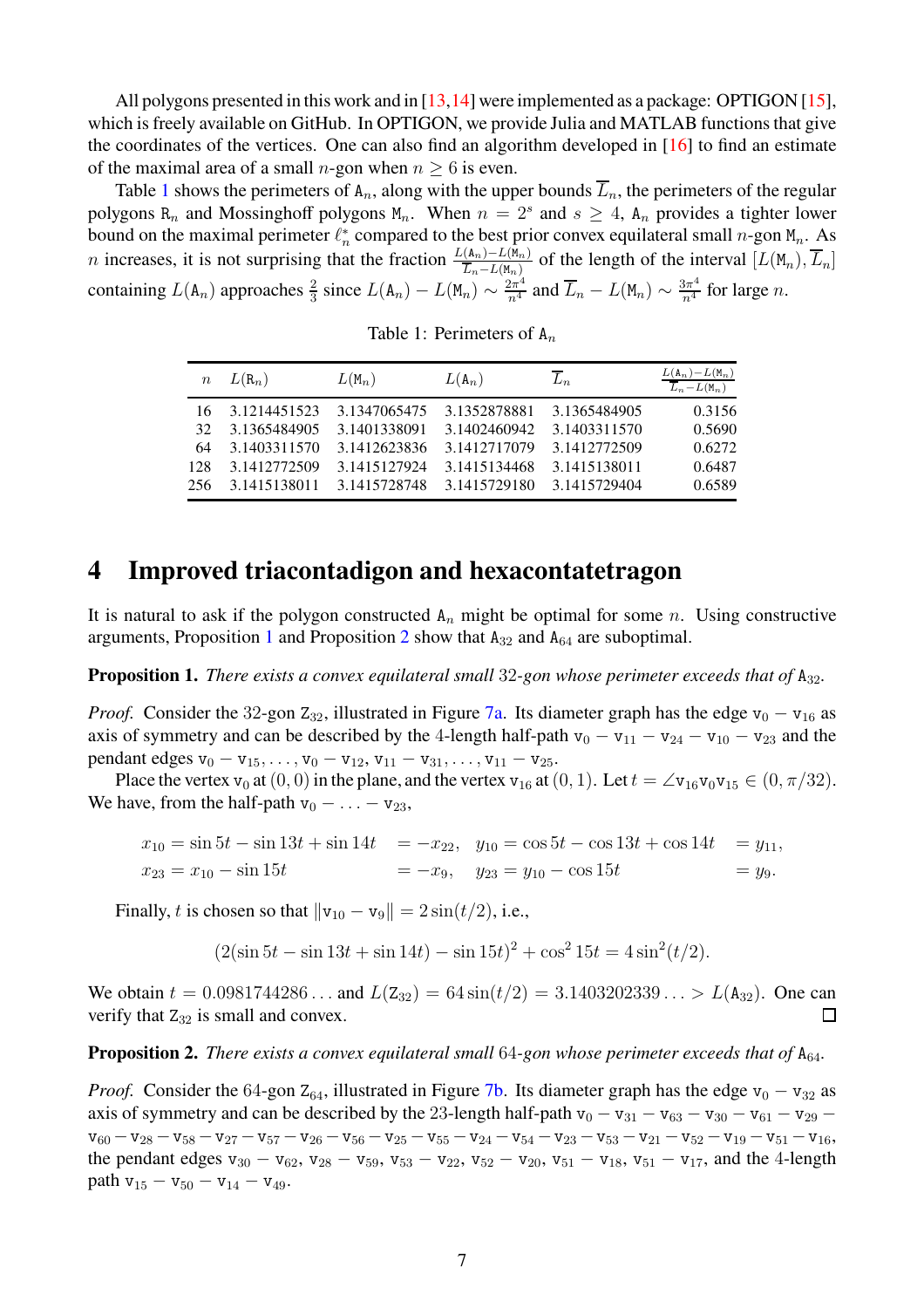Place the vertex  $v_0$  at  $(0, 0)$  in the plane, and the vertex  $v_{32}$  at  $(0, 1)$ . Let  $t = \angle v_{32}v_0v_{31} \in (0, \pi/64)$ . We have, from the half-path  $v_0 - \ldots - v_{31}$ ,

$$
x_{51} = \sin t - \sin 2t + \sin 3t - \sin 5t + \sin 6t - \sin 7t + \sin 8t
$$
  
\n
$$
-\sum_{k=10}^{20} (-1)^k \sin kt + \sin 22t - \sin 23t + \sin 25t - \sin 26t = -x_{13},
$$
  
\n
$$
y_{51} = \cos t - \cos 2t + \cos 3t - \cos 5t + \cos 6t - \cos 7t + \cos 8t
$$
  
\n
$$
-\sum_{k=10}^{20} (-1)^k \cos kt + \cos 22t - \cos 23t + \cos 25t - \cos 26t = y_{13},
$$
  
\n
$$
x_{16} = x_{51} + \sin 29t = -x_{48},
$$
  
\n
$$
y_{16} = y_{51} + \cos 29t = y_{48},
$$

and, from the path  $v_{15} - \ldots - v_{49}$ ,

$$
x_{50} = -1/2
$$
 =  $-x_{14}$ ,  $y_{50} = y$  =  $y_{14}$ ,  
\n $x_{15} = x_{50} + \cos t$  =  $-x_{49}$ ,  $y_{15} = y_{50} + \sin t$  =  $y_{49}$ .

Finally, t and y are chosen so that  $\|v_{51} - v_{50}\| = \|v_{16} - v_{15}\| = 2 \sin(t/2)$ . We obtain  $t =$  $0.0490873533...$  and  $L(\mathbb{Z}_{64}) = 128 \sin(t/2) = 3.1412752155... > L(\mathbb{A}_{64})$ . One can verify that  $\mathbb{Z}_{64}$ is small and convex.  $\Box$ 

Polygons  $Z_{32}$  and  $Z_{64}$  offer a significant improvement to the lower bound of the optimal value. We note that

$$
\ell_{32}^* - L(\mathbf{Z}_{32}) < \overline{L}_{32} - L(\mathbf{Z}_{32}) = 1.09 \ldots \times 10^{-5} < \overline{L}_{32} - L(\mathbf{A}_{32}) = 8.50 \ldots \times 10^{-5},
$$
\n
$$
\ell_{64}^* - L(\mathbf{Z}_{64}) < \overline{L}_{64} - L(\mathbf{Z}_{64}) = 2.03 \ldots \times 10^{-6} < \overline{L}_{64} - L(\mathbf{A}_{64}) = 5.54 \ldots \times 10^{-6}.
$$

Also, the fractions

$$
\frac{L(\mathbf{Z}_{32}) - L(\mathbf{A}_{32})}{\overline{L}_{32} - L(\mathbf{A}_{32})} = 0.8715...,
$$
  

$$
\frac{L(\mathbf{Z}_{64}) - L(\mathbf{A}_{64})}{\overline{L}_{64} - L(\mathbf{A}_{64})} = 0.6327...
$$

indicate that the perimeters of the improved polygons are quite close to the maximal perimeter. This suggests that it is possible that another family of convex equilateral small polygons might produce an improvement to Theorem [1.](#page-1-2)

#### <span id="page-7-1"></span>**5 Conclusion**

Lower bounds on the maximal perimeter of convex equilateral small  $n$ -gons were provided when  $n$  is a power of 2 and these bounds are tighter than the previous ones from the literature. For any  $n = 2<sup>s</sup>$ with integer  $s \geq 4$ , we constructed a convex equilateral small n-gon  $A_n$  whose perimeter is within  $\pi^4/n^4 + O(1/n^5)$  of the optimal value. For  $n = 32$  and  $n = 64$ , we propose solutions with even larger perimeters.

#### <span id="page-7-0"></span>**References**

[1] K. Reinhardt, "Extremale polygone gegebenen durchmessers," *Jahresbericht der Deutschen Mathematiker-Vereinigung*, vol. 31, pp. 251–270, 1922.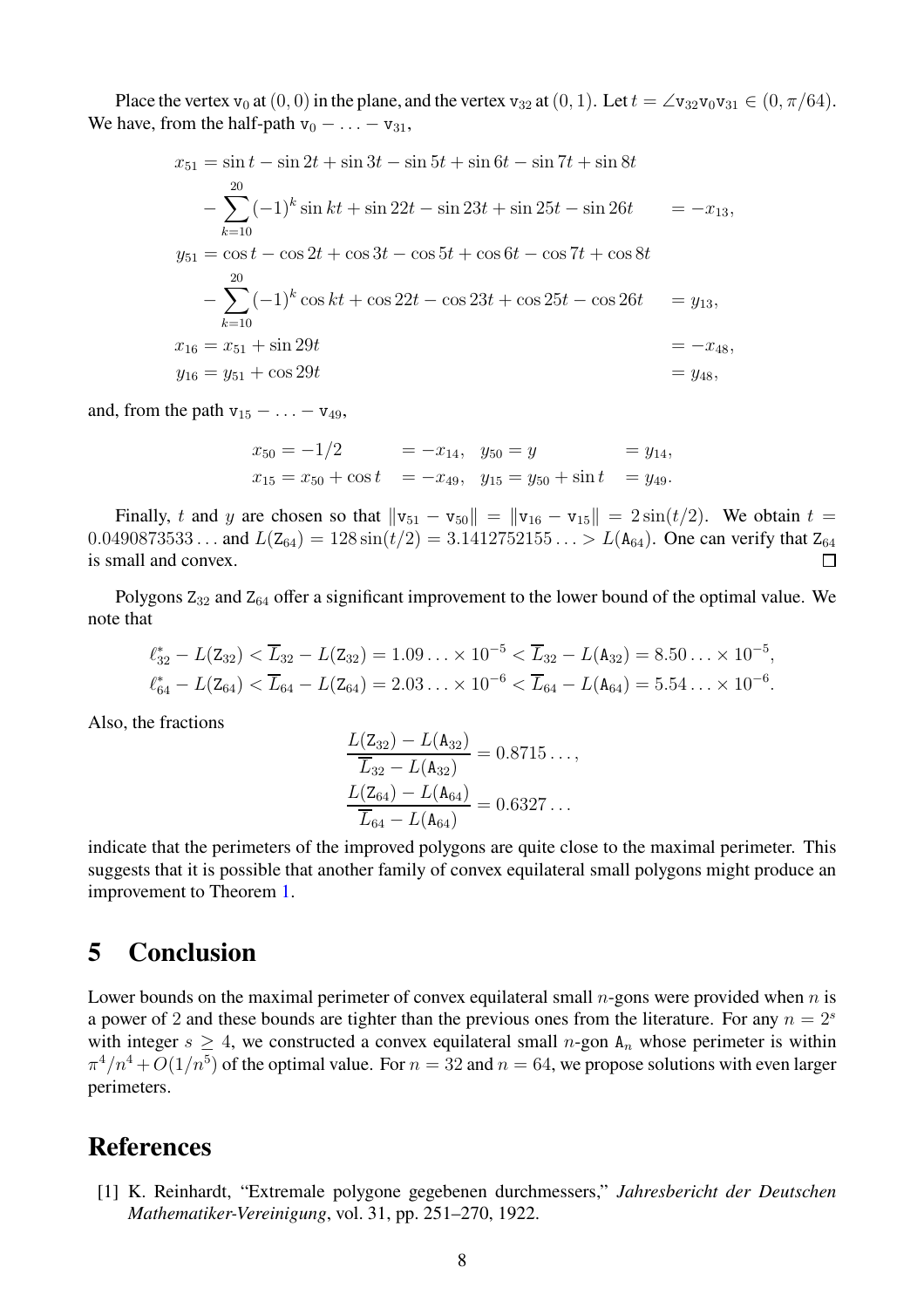<span id="page-8-9"></span>

<span id="page-8-10"></span>Figure 7: Improved convex equilateral small *n*-gons  $(Z_n, L(Z_n))$ : (a) Triacontadigon  $Z_{32}$  with larger perimeter than  $A_{32}$ ; (b) Hexacontatetragon  $Z_{64}$  with larger perimeter than  $A_{64}$ 

- <span id="page-8-1"></span><span id="page-8-0"></span>[2] S. Vincze, "On a geometrical extremum problem," *Acta Sci. Math. Szeged*, vol. 12, pp. 136–142, 1950.
- <span id="page-8-2"></span>[3] B. Datta, "A discrete isoperimetric problem," *Geometriae Dedicata*, vol. 64, no. 1, pp. 55–68, 1997.
- [4] M. J. Mossinghoff, "Enumerating isodiametric and isoperimetric polygons," *Journal of Combinatorial Theory, Series A*, vol. 118, no. 6, pp. 1801–1815, 2011.
- [5] K. G. Hare and M. J. Mossinghoff, "Sporadic Reinhardt polygons," *Discrete & Computational Geometry*, vol. 49, no. 3, pp. 540–557, 2013.
- <span id="page-8-3"></span>[6] K. G. Hare and M. J. Mossinghoff, "Most Reinhardt polygons are sporadic," *Geometriae Dedicata*, vol. 198, no. 1, pp. 1–18, 2019.
- <span id="page-8-4"></span>[7] N. K. Tamvakis, "On the perimeter and the area of the convex polygon of a given diameter," *Bull. Greek Math. Soc*, vol. 28, pp. 115–132, 1987.
- <span id="page-8-5"></span>[8] C. Audet, P. Hansen, and F. Messine, "The small octagon with longest perimeter," *Journal of Combinatorial Theory, Series A*, vol. 114, no. 1, pp. 135–150, 2007.
- <span id="page-8-6"></span>[9] C. Bingane, "Tight bounds on the maximal perimeter and the maximal width of convex small polygons," *Journal of Global Optimization*, 2022.
- <span id="page-8-7"></span>[10] C. Bingane, "Maximal perimeter and maximal width of a convex small polygon," Tech. Rep. G-2021-33, Les cahiers du GERAD, 2021. <https://arxiv.org/abs/2106.11831>.
- <span id="page-8-8"></span>[11] C. Audet, P. Hansen, F. Messine, and S. Perron, "The minimum diameter octagon with unitlength sides: Vincze's wife's octagon is suboptimal," *Journal of Combinatorial Theory, Series A*, vol. 108, no. 1, pp. 63–75, 2004.